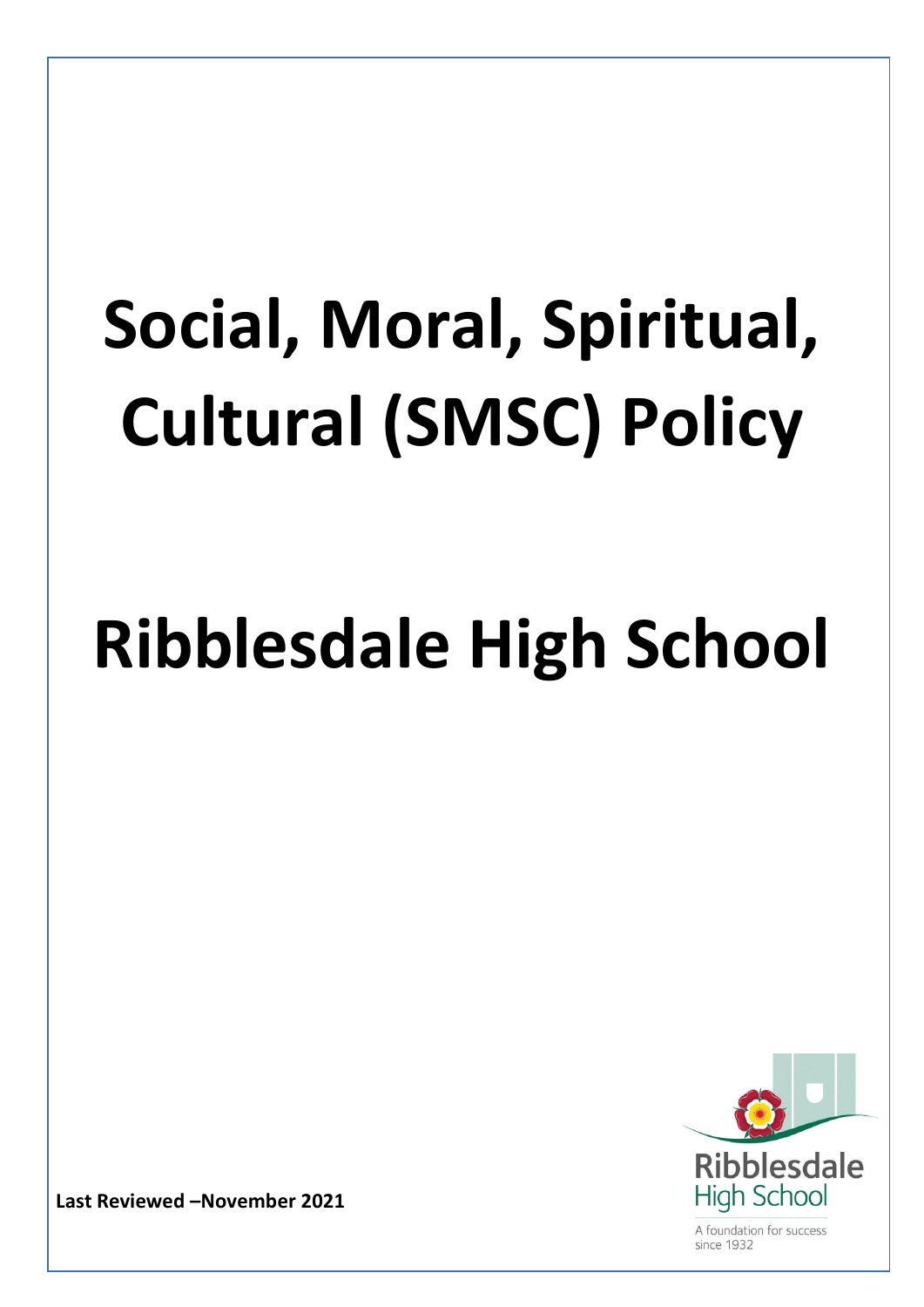#### Intention

At Ribblesdale High School we recognise and firmly believe that the development of pupils, spiritually, morally, socially and culturally plays a significant part not only in their ability to learn and achieve but in their ability to access and relate fully to the world in which they live. We therefore aim to provide an education that provides children with opportunities to explore and develop their own values, whilst recognising that those of others may differ. Beliefs, spiritual awareness, high standards of personal behaviour including a positive caring attitude towards other people, an understanding of their social and cultural traditions and an appreciation of the diversity and richness of other cultures are all critical skills and dispositions that we nurture and develop through our subject and wider curriculum.

Our SMSC provision is underpinned by the 'Ribblesdale Way' which includes Challenge, Relationships, Readiness, Evidence and Reflection.

All curriculum areas make valuable contributions to pupils' spiritual, moral, social and cultural development.

#### Staff /Pupil Expectations

All adults will model and promote expected behaviour, treating all people as valuable individuals and showing respect for pupils and their families. Pupils should learn to differentiate between right and wrong in as far as their actions affect other people. They will be encouraged to value themselves and others.

Pupils should understand their rights and responsibilities and the need to respect the rights of others. School and classroom charters should promote responsible behaviour. All curriculum areas should seek to use illustrations and examples drawn from as wide a range of cultural contexts as possible. This will be reflected in the teacher's planning and learning resources.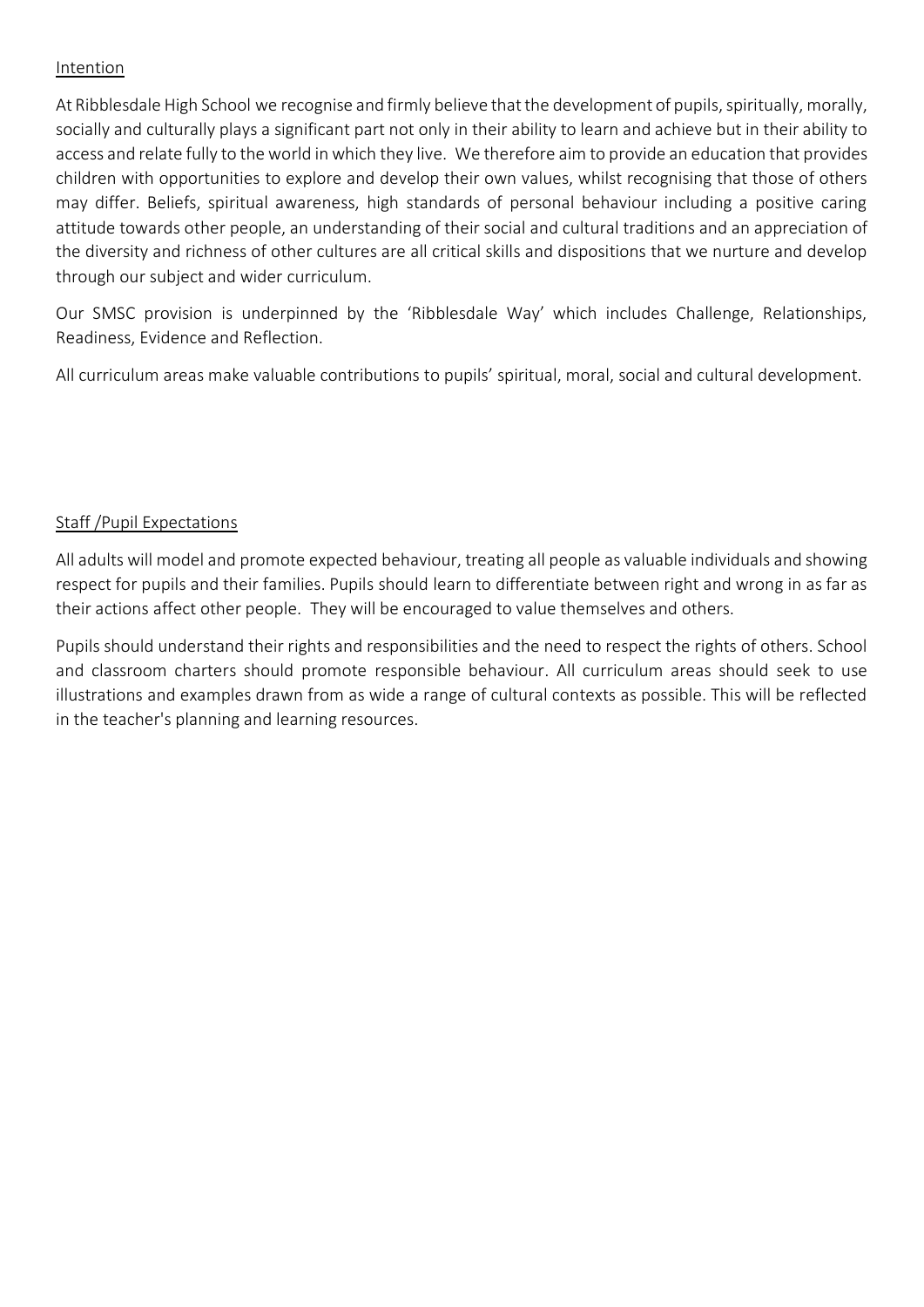#### SMSC will be delivered in all aspects of school life, through the following means:-

- ➢ Curriculum Schemes of Learning
- ➢ Form time /Assemblies
- ➢ Wider School Opportunities
- ➢ 'My Future Matters' Programme

We will give our pupils opportunities to:

- Share their achievements and successes with others
- Talk about personal experiences and feelings
- Express and clarify their own ideas and beliefs
- Speak about difficult events, e.g. bullying, death etc.
- Explore relationships with friends/family/others
- Consider the needs and behaviour of others
- Show empathy
- Develop self-esteem and a respect for others
- Develop a sense of belonging
- Develop the skills and attitudes that will enable them to develop socially, morally, spiritually and culturally e.g. empathy, respect, open-mindedness, sensitivity, critical awareness etc.
- Listen and talk to each other
- Learn to treat everyone as equal, accepting people who are different because of physical and learning difficulties
- Agree and disagree but respond respectfully
- Experience good role models
- Take turns, share ideas and equipment and give peers the opportunity to contribute
- Work co-operatively and collaboratively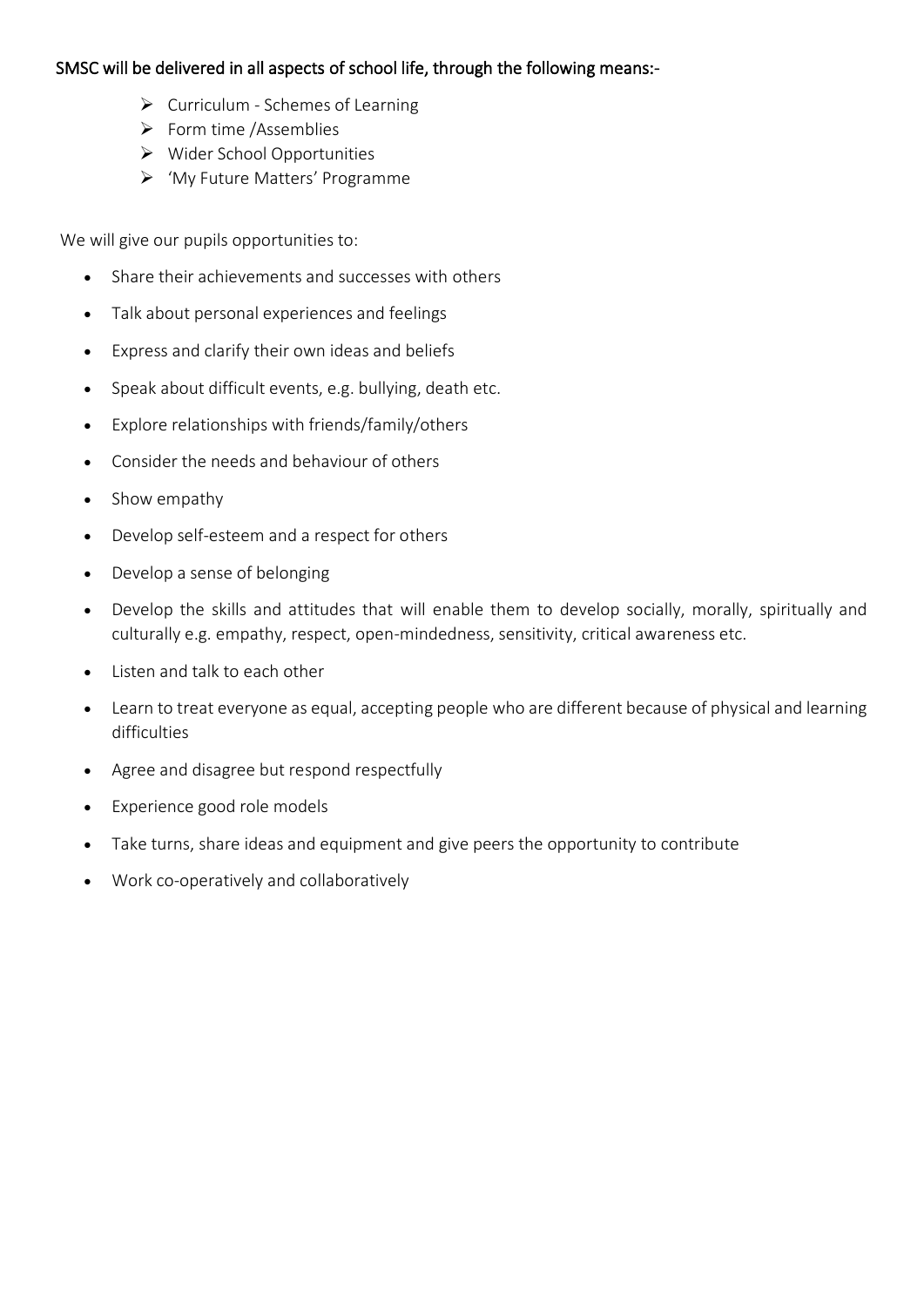#### All curriculum areas including form time and assemblies seek to create the following opportunities.

#### Spiritual Development: We will enable pupils to

- Sustain their self-esteem in their learning experience
- Develop their capacity for critical and independent thought
- Foster their emotional life and express their feelings
- Discuss their beliefs, feelings, values and responses to personal experiences
- Form and maintain worthwhile and satisfying relationships
- Reflect on, consider and celebrate the wonders and mysteries of life

#### Moral Development: We will support pupils to

- Recognise the unique value of each individual
- Listen and respond appropriately to the views of others
- Gain the confidence to cope with setbacks and learn from mistakes
- Take initiative and act responsibly with consideration for others
- Distinguish between right and wrong
- Show respect for the environment
- Make informed and independent judgements

#### Social Development: We will foster

- An understanding of individual and group identity
- The motivation to help others in the school and wider community
- Opportunities to act as responsible leaders and role models
- Activities in Houses e.g. Competitions, support the development of effective relationships

Cultural Development: We will broaden horizons so that pupils can

- Recognise the value and richness of cultural diversity in Britain
- Develop an understanding of Britain's local, national, European, Commonwealth and global context

#### See Appendix 1 for Specific Curriculum Provision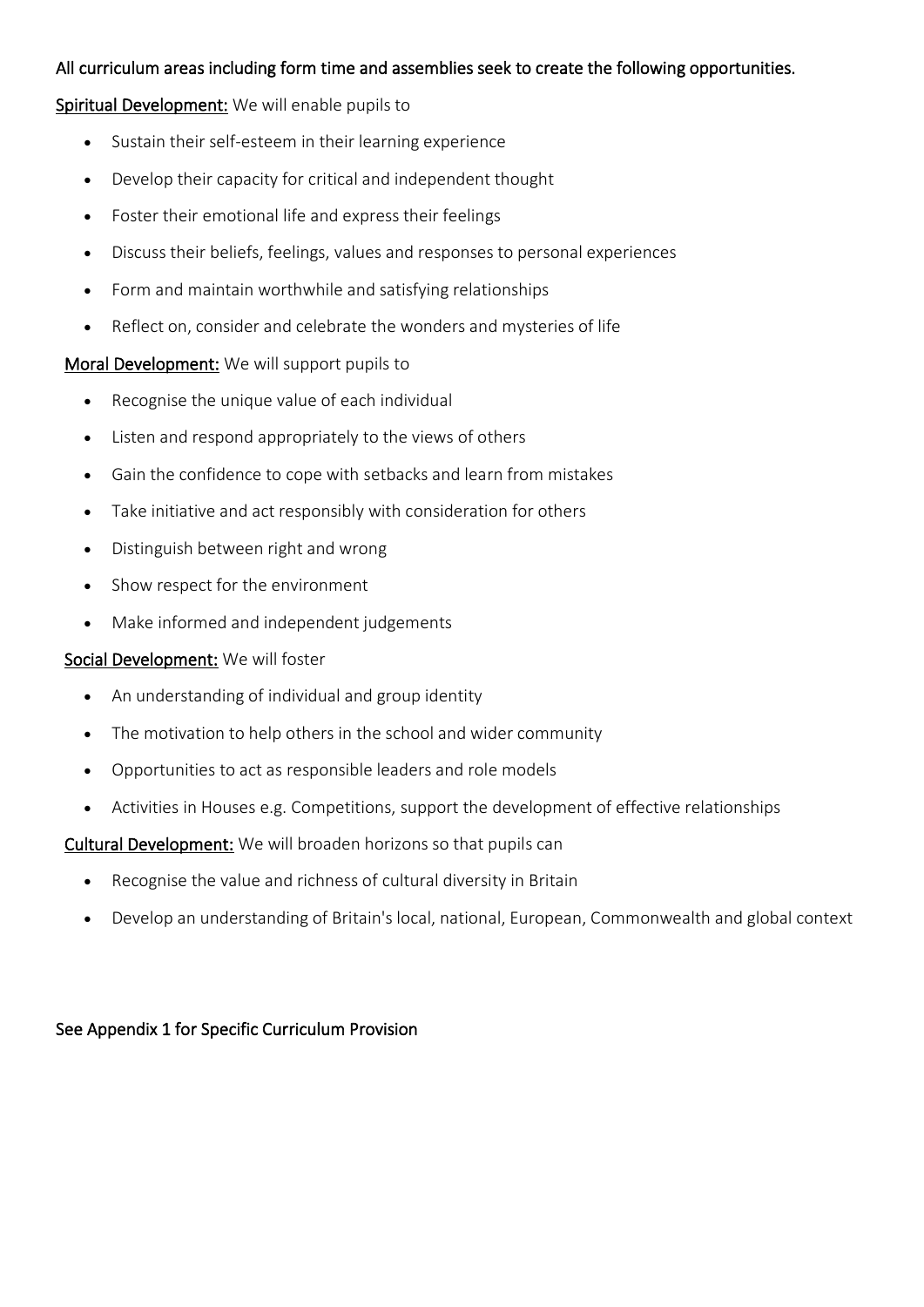#### Wider practical activities to develop SMSC in the wider school context will include:

- Working together in different groupings and situations
- Encouraging the children to behave appropriately at social times
- Taking responsibility e.g. student leadership team
- Encouraging teamwork in all group activities. E.g. team sports
- Showing appreciation of the performances of other children regardless of ability
- Meeting people from different cultures and countries
- Participation in a variety of different educational visits
- Participation in live performances
- Use of assembly themes to explore important aspects of our heritage and other cultures e.g. Remembrance and Harvest Festival
- Opportunities for the children to hear and see live performances by professional actors, dancers and musicians
- Opportunities to make and evaluate food from other countries
- Studying the contributions to society that certain famous, historical and influential people have made
- The school supports the work of a variety of charities
- Pupils are taught to appreciate and take responsibility for their local environment

#### **Monitoring and evaluation**

Provision for SMSC is monitored and reviewed on a regular basis. This achieved by:

- Monitoring of SoL and lessons by SLs and CALs / SLT / Head-Teacher/ Governors
- Regular discussions at staff and governor's meetings
- Consultation with Parents and Carers

We firmly believe that the effective provision and delivery of a curriculum that serves to accomplish all the aforementioned aspects of SMSC development will purposefully prepare our pupils with the skills they need to achieve success and fulfilment in life and make a positive contribution to society.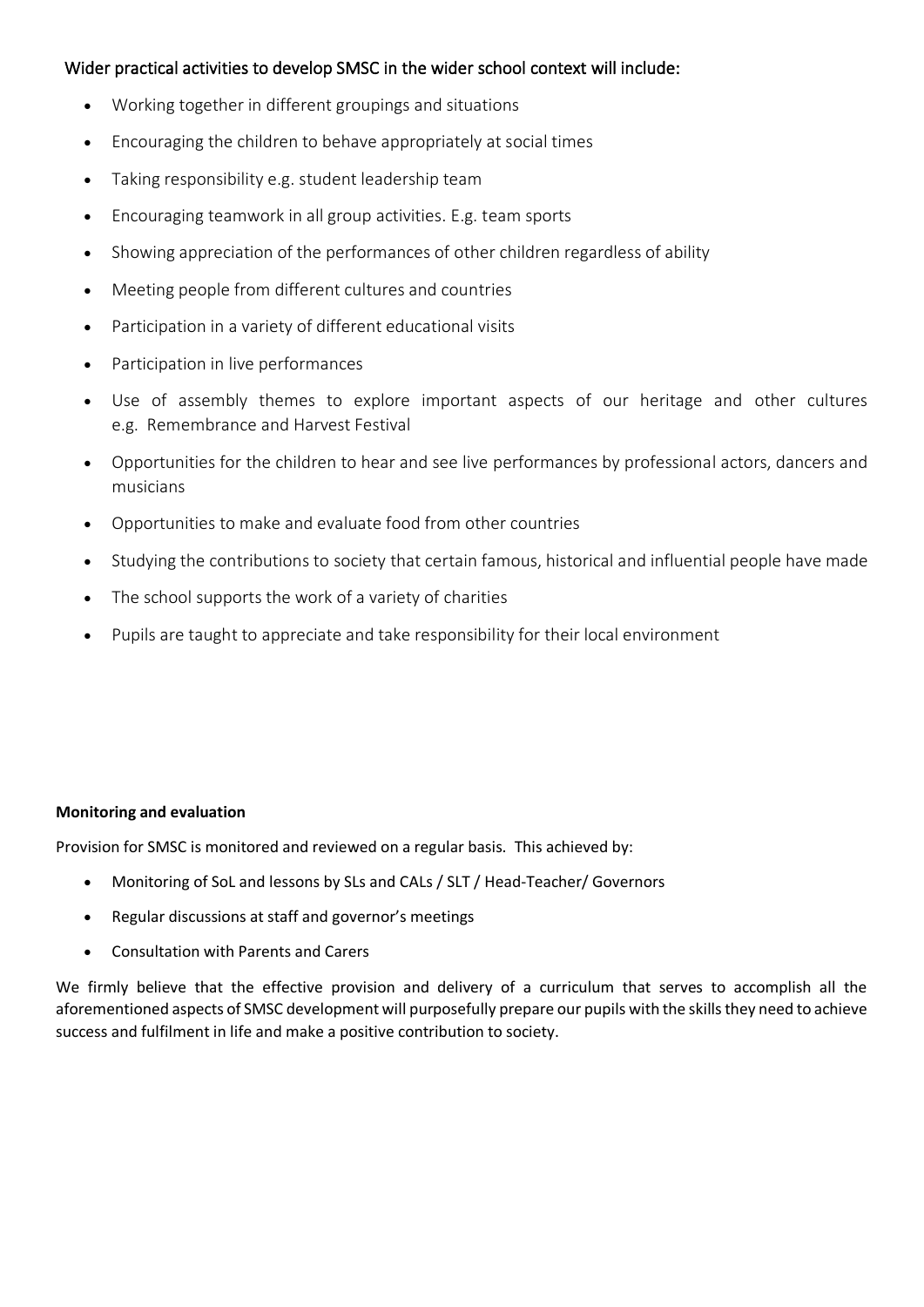## How does the school's SMSC (Spiritual, Moral, Social and cultural) provision impact on our pupils?

Things that we know/can see:-

- $\triangleright$  Bullying rates are low
- $\triangleright$  Pupils open doors for each other/staff
- $\triangleright$  Pupils largely respect and support each other
- ➢ Very little conflict in school- pupils do not socialise separately based on race/ gender etc.
- $\triangleright$  Pupils generally have strong moral compass about what is right and wrong
- ➢ Pupils view staff as strong role models –mutual respect
- $\triangleright$  Positive impact on behaviour overall reduction in fixed term exclusions year on year.
- ➢ Raising money through charity work thousands of pounds raised every year.
- $\triangleright$  Pupil uptake on trips and expeditions eagerness to explore other countries and cultures
- ➢ Respectful answers given in class discussions e.g. Holocaust/Slavery and Cultural **Diversity**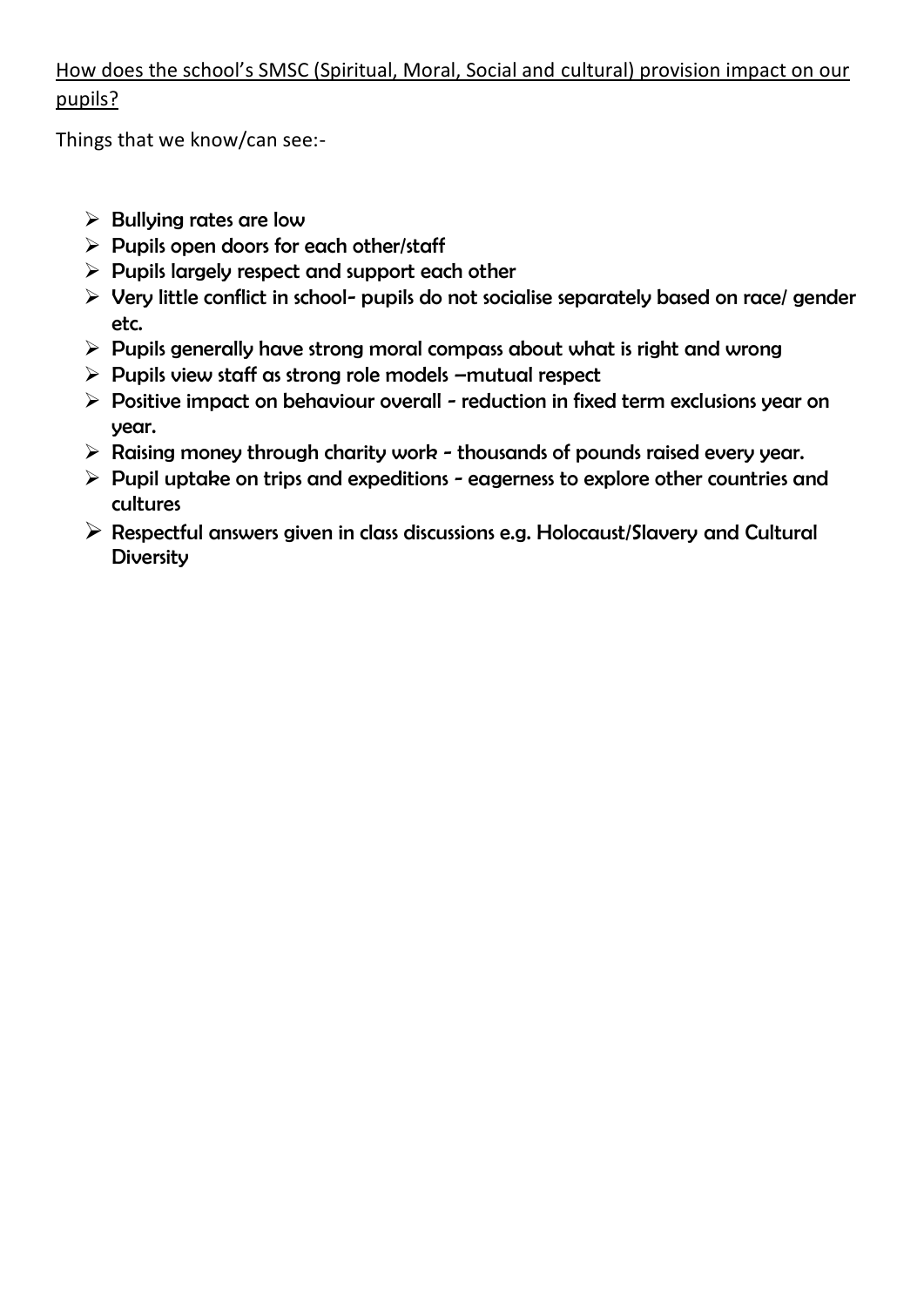# Appendix 1

# SMSC Provision

## Department: English

| Year<br>Group | Unit of Work          | Further Detail                                                                                                                                                                                                                                                                                                                                                                          |
|---------------|-----------------------|-----------------------------------------------------------------------------------------------------------------------------------------------------------------------------------------------------------------------------------------------------------------------------------------------------------------------------------------------------------------------------------------|
| 7             | War Poetry            | Pupils are given insight into the experiences and attitudes towards<br>war; this is from a range of perspectives, times and wars.                                                                                                                                                                                                                                                       |
|               | <b>Blood Family</b>   | A new edition to the English curriculum at Ribblesdale, this text offers<br>a modern perspective on difficulties people may face: neglect,<br>homelessness, drug/alcohol addiction etc.                                                                                                                                                                                                 |
|               | Frankenstein          | Pupils discuss whether it is respectful of Dr Frankenstein to tamper<br>with the dead to enable him to create new life. Additionally, science<br>V nature is a debate, - whether we should tamper with nature today<br>(plastic surgery) and the wider implications this may have on society.                                                                                           |
|               | Lamb to the Slaughter | Plenty of discussion to be had around what is morally right and wrong<br>with regards to both Patrick's and Mary's behaviour: leaving a<br>pregnant wife and murdering another human being. Pupils can also<br>consider an alternative scenario - what should have happened<br>demonstrating how they believe the couple should have<br>communicated their frustrations to one another. |
| 8             | Narrative Writing     | Whilst this is a creative writing component, pupils are encouraged to<br>consider the roles of protagonists and antagonists - both at a human<br>and natural disaster level. They can use their own experiences as a<br>springboard for their plot.                                                                                                                                     |
|               | Of Mice and Men       | Here, we cover racism, sexism and ageism, particularly how attitudes<br>have changed and/or remained the same since the 1930s. There is<br>discussion around those with learning difficulties too.                                                                                                                                                                                      |
|               | Articles              | Pupils need to write an article for a teen magazine, which needs to<br>be both informative and lively on their chosen topic.                                                                                                                                                                                                                                                            |
|               | Spoken Language       | Pupils are given the opportunity to deliver a speech on a topic of their<br>choice. Those to receive a distinction will be due to the sophistication<br>of their topics and stance.                                                                                                                                                                                                     |
| $\mathcal{Q}$ | A Christmas Carol     | In this Victorian text, we teach the importance of religion, spirituality,<br>wealth/poverty, socialism,<br>class<br>systems,<br>personal/social<br>responsibility, Christmas traditions and forgiveness/repentance.                                                                                                                                                                    |
|               | An Inspector Calls    | As this is set in the Edwardian era, we teach pupils about strikes, the<br>industrial revolution, women's rights, socialism and capitalism,<br>responsibility and the domino effect.                                                                                                                                                                                                    |
|               | Macbeth               | It's difficult for pupils to distinguish where the responsibility lies for<br>the downfall of Macbeth and Lady Macbeth, finding them both to                                                                                                                                                                                                                                            |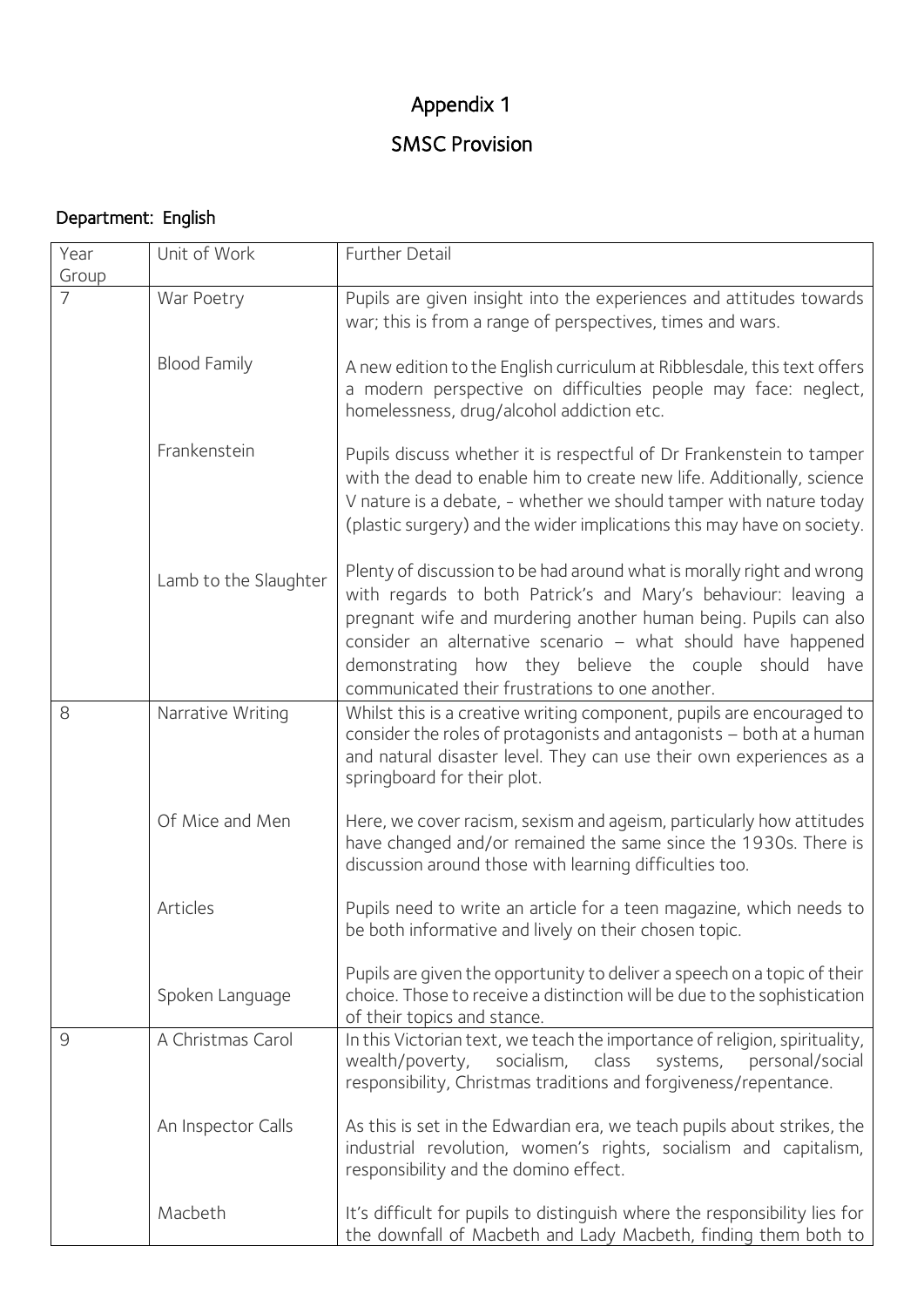|    |                                 | blame (in different measures), as well as the witches. Treason,<br>patriotism, loyalty and Catholicism are key points of discussion.<br>Banquo's responsibility is, too, discussed as although he didn't play<br>an active role to do anything 'wrong' per say, he was, in fact, a by<br>stander who had his doubts.                                          |
|----|---------------------------------|---------------------------------------------------------------------------------------------------------------------------------------------------------------------------------------------------------------------------------------------------------------------------------------------------------------------------------------------------------------|
|    | Poetry Anthology                | A range of poetry is studied from different periods, cultures and<br>points of view, giving pupils an insight into the wider world.                                                                                                                                                                                                                           |
|    | <b>Unseen Poetry</b>            | As the exam board tend to use relevant (and modern) topics that<br>pupils can relate to (like school, growing up, relationships etc.),<br>teachers will use these poems as a springboard of which to generate<br>other poems from. However, a range of other poems have been used<br>such as ones relating to traumatic experiences such as Auschwitz<br>etc. |
| 10 | English Lit and English<br>Lang | For each discipline, a variety of spiritual (context/figurative<br>expression) moral, social and cultural considerations are interwoven<br>into both specifications.<br>Please see above for the Literature breakdown.                                                                                                                                        |
| 11 | English Lit and English<br>Lang | Please see above.                                                                                                                                                                                                                                                                                                                                             |

## Department: Science

| Year Group    | Unit of Work                                                            | Further Detail                                                                                    |
|---------------|-------------------------------------------------------------------------|---------------------------------------------------------------------------------------------------|
| 7             | Cells – puberty                                                         | Consider the consequences of body image &<br>development of respect.                              |
|               | Forces, stopping distances                                              | Consider speed limits and the consequences<br>of speeding.                                        |
| 8             | Earth's resources                                                       | Consider the impacts of taking resources<br>from the earth.                                       |
|               | Earth's atmosphere                                                      | Consider how we impact the atmosphere and<br>the consequences of our actions.                     |
| $\mathcal{Q}$ | Accumulation of toxic material -<br>plants and ecological relationships | How humans impact the food changes and<br>the consequences of this and the ethics<br>surrounding. |
|               | Variation and selection $-$ theory of<br>evolution                      | The different ideas of evolution and why<br>people believe as they do.                            |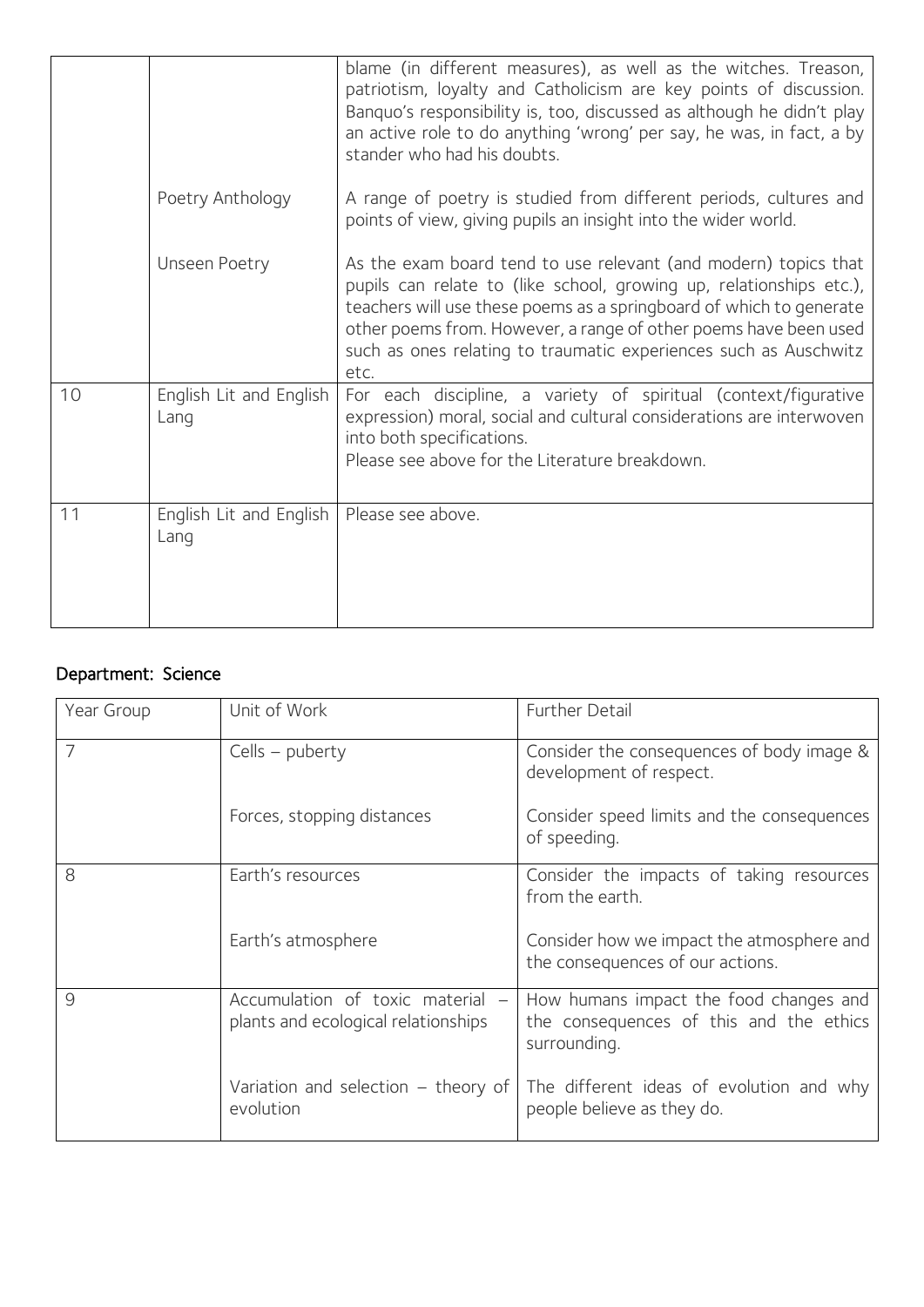| 10 | Stem cells - cell biology                                                        | Consider the ethics of using bone marrow vs<br>embryonic stem cells.                                     |
|----|----------------------------------------------------------------------------------|----------------------------------------------------------------------------------------------------------|
|    | Atomic structure – nuclear safety                                                | ethics<br>Consider the consequences of<br>surrounding nuclear power.                                     |
| 11 | Ecology - biodiversity                                                           | Consider the importance of maintaining the<br>biodiversity of our planet and the<br>consequences if not. |
|    | Chemistry of the atmosphere<br>$\overline{\phantom{0}}$<br>Global climate change | Consider the consequences of Global climate<br>change and the various responsibilities.                  |

## Department: Maths

| Year Group  | Unit of Work         | Further Detail                                                                                                                                     |
|-------------|----------------------|----------------------------------------------------------------------------------------------------------------------------------------------------|
| 7/8/9/10/11 | Numeracy Week        | Moral/Social:<br>Various activities focussing on<br>money,<br>finance and debt.                                                                    |
| 10/11       | Data Handling Topics | Moral:<br>Investigating statistics in the media and how<br>they may be skewed and/or biased.                                                       |
| 9/10        | Proportion           | Moral/Social:<br>Best-Buys-do supermarkets play fair?                                                                                              |
| 7/8/9       | Shape                | Cultural:<br>Geometric patterns in different cultures such<br>as rangoli patterns in India.<br>Symmetry and its significance in other<br>cultures. |

## Department: MFL

| Year Group | Unit of Work           | Further Detail                                                                                                                                         |
|------------|------------------------|--------------------------------------------------------------------------------------------------------------------------------------------------------|
|            | My family and myself   | Pupils discuss the positive attributes they<br>have as well as others.                                                                                 |
|            | Spanish/French culture | Pupils will discuss the differences in<br>Spanish/French culture and participate in<br>discussions surrounding cultural celebrations<br>and festivals. |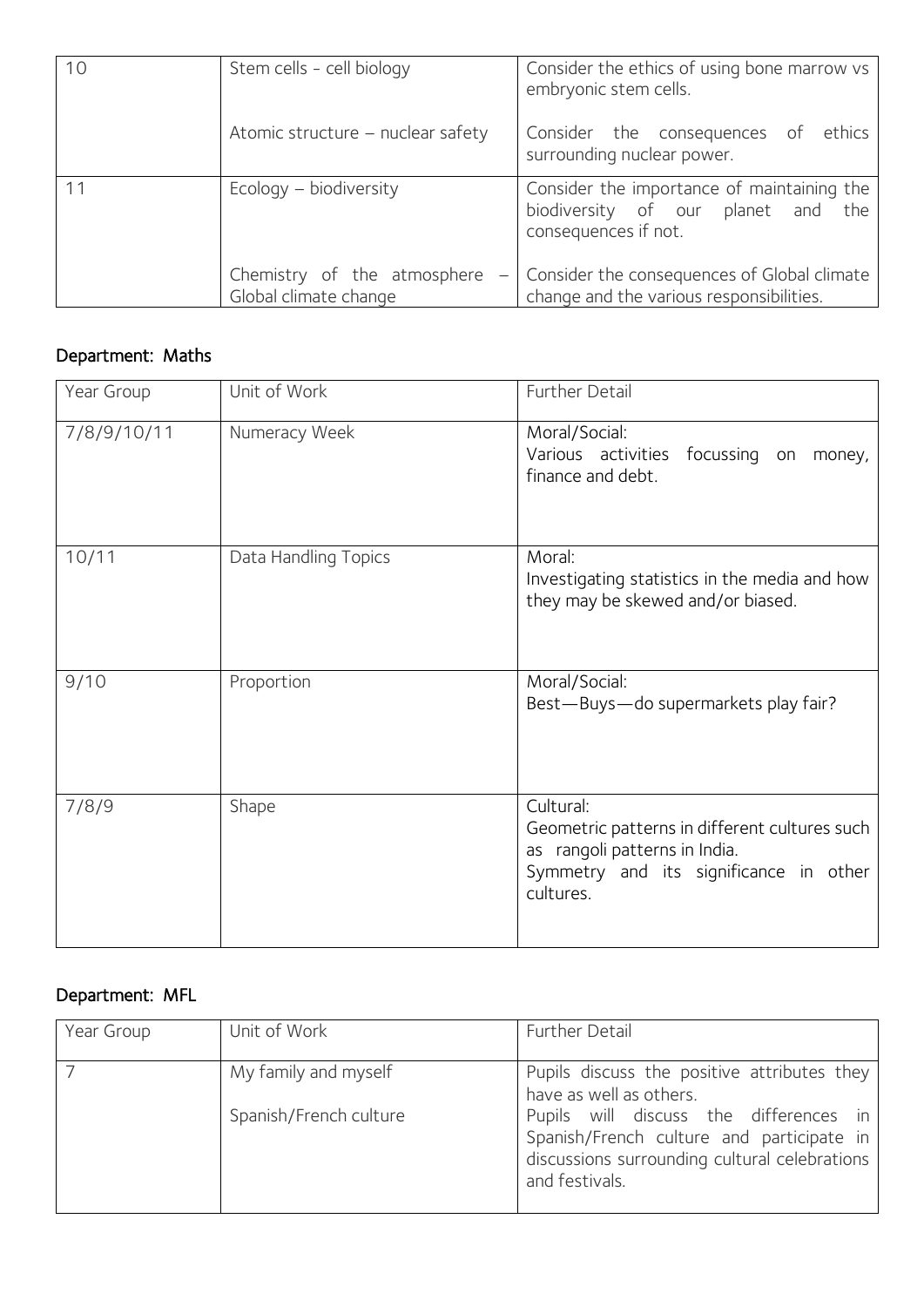| 8  | Spanish/French culture<br>Health                          | Pupils will discuss the differences in<br>Spanish/French culture and participate in<br>discussions surrounding cultural celebrations<br>and festivals such as bull fighting.<br>Pupils will discuss the importance of living a<br>healthy lifestyle and how this can affect their<br>lives.                               |
|----|-----------------------------------------------------------|---------------------------------------------------------------------------------------------------------------------------------------------------------------------------------------------------------------------------------------------------------------------------------------------------------------------------|
| 9  | School<br>The World                                       | Pupils will discuss the positive attributes that<br>they and their teachers and fellow pupils<br>possess. They will also discuss the issue of<br>bullying in detail.<br>Pupils will discuss the issues of poverty in<br>Spanish-speaking countries as well as how<br>we can help by buying fair trade products etc.       |
| 10 | My family and myself<br>The environment and social issues | Pupils discuss the positive attributes they<br>have as well as others.<br>Pupils discuss the impact that we are having<br>on the environment and how we can help<br>improve the situation through volunteering.<br>They also discuss the homelessness crisis and<br>what can be done to help others in this<br>situation. |
| 11 | Spanish/French culture<br>Health                          | Pupils will discuss the differences<br>in<br>Spanish/French culture and participate in<br>discussions surrounding cultural celebrations<br>and festivals such as bull fighting.<br>Pupils will discuss the importance of living a<br>healthy lifestyle and debate a number of<br>issues that affect young people.         |
|    |                                                           |                                                                                                                                                                                                                                                                                                                           |

## Department: Media Studies

| 10 | Newspapers                 | Stereotypes, discrimination and politics.     |
|----|----------------------------|-----------------------------------------------|
| 11 | Coursework and Crime Drama | Racial divides, respect, and moral decisions. |

## Department: Computer Science

| Year<br>Group | Work<br>Init<br>. റ+<br>$\sim$ $\sim$ $\sim$ $\sim$ $\sim$ $\sim$ $\sim$ | Jetail<br>ner.<br>u<br>$ -$ |
|---------------|--------------------------------------------------------------------------|-----------------------------|
|               |                                                                          |                             |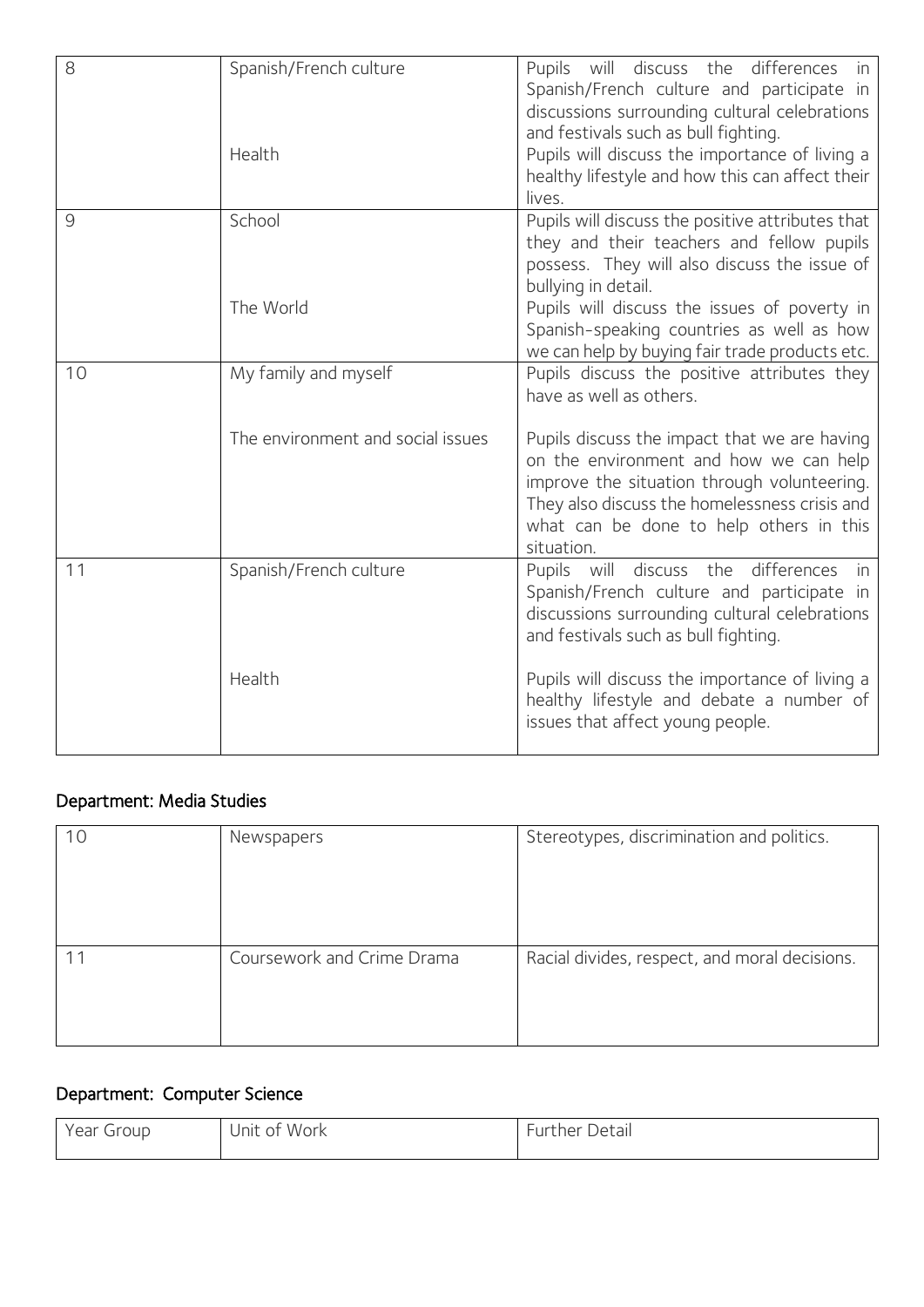| 7  | All about me PowerPoint (Transition<br>Unit) | Pupils create a presentation which highlights<br>information about themselves. They are<br>encouraged to celebrate their strengths.                                                                                                                                                |
|----|----------------------------------------------|------------------------------------------------------------------------------------------------------------------------------------------------------------------------------------------------------------------------------------------------------------------------------------|
| 8  | Modelling Future aspirations.                | unit of work<br>This<br>looks at creating<br>spreadsheet models. It allows pupils to select<br>their aspirational Life style and the job they<br>want when they leave school. Their task is to<br>produce a working model to ensure their<br>future income can support their life. |
| 9  | Computer Science Ethics                      | Looking at how Computer Science is<br>effecting current culture. We focus on what<br>we have the ability to do using computer<br>science but look at the impacts towards<br>Education, Social, Environmental and Cultural<br>issues.                                               |
| 10 | Computer Science Ethics                      | Same as Above                                                                                                                                                                                                                                                                      |
| 11 | Computer Science Ethics                      | Same as Above                                                                                                                                                                                                                                                                      |

## Department: PE

| Year Group | Unit of Work                                                     | Further Detail                                                                                                                        |
|------------|------------------------------------------------------------------|---------------------------------------------------------------------------------------------------------------------------------------|
| 7/8/9      | Gymnastics – use of surface to video<br>routine and peer classes | Create opportunity to observe and watch<br>each other understanding pupils have various<br>abilities and encourage positive feedback. |
| 7/8/9      | Games- netball and invasion                                      | Use of rules and regulations to follow, help<br>support an ethos of fair play<br>and<br>sportsmanship                                 |
| 7/8/9      | Health and safety                                                | Be polite and respectful to peers/staff and<br>equipment. Awareness of own actions and<br>repercussions of unsafe behaviour.          |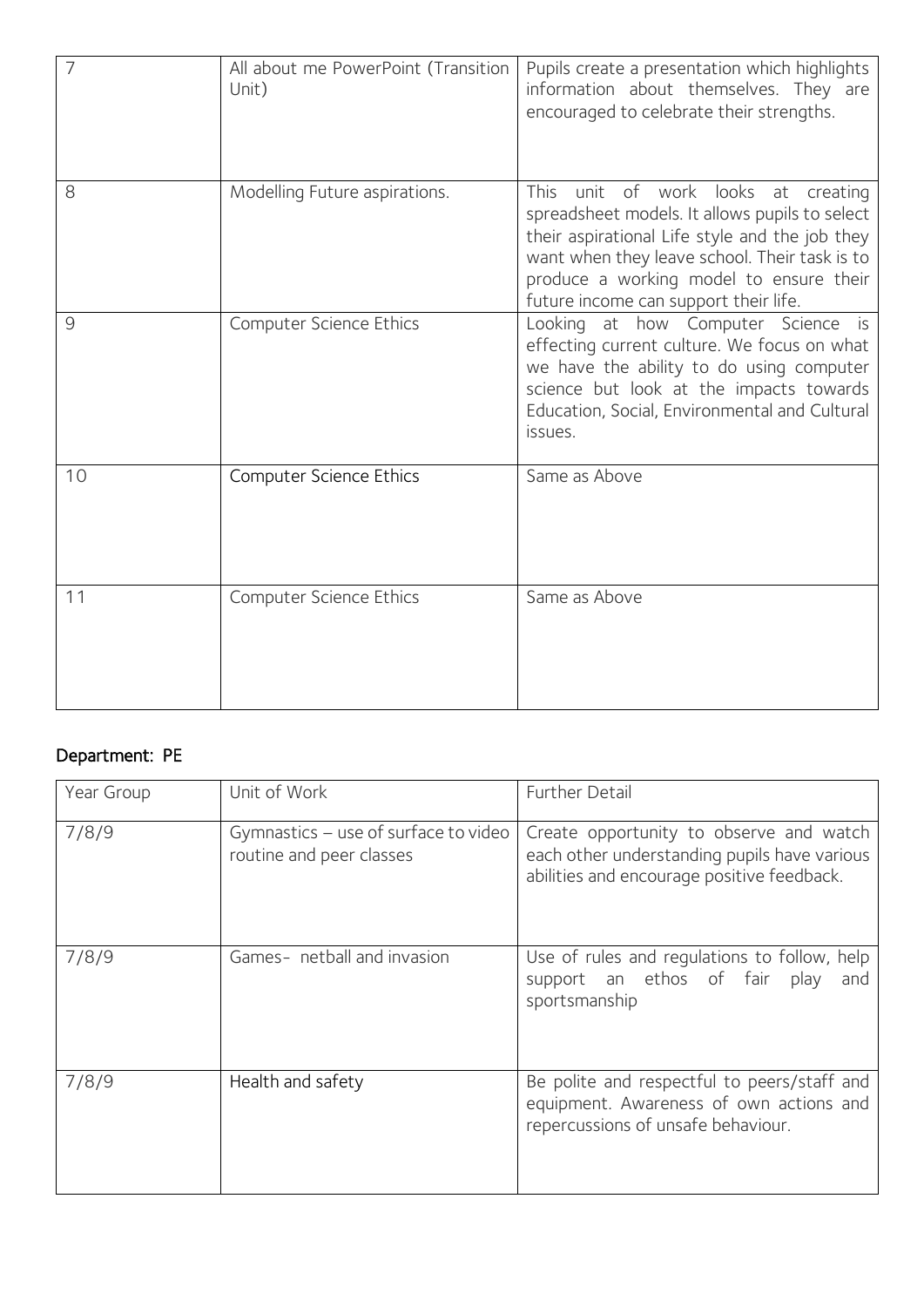| 10/11 | OCR – unit 4-6 sponsorship media,<br>sport psychology<br>Ethical, social cultural issues in PE | Barriers to participation-goal setting, mental<br>health, feedback<br>Diet, nutrition, well-being and fitness for life. |
|-------|------------------------------------------------------------------------------------------------|-------------------------------------------------------------------------------------------------------------------------|
| 11    | Enrichment core PE                                                                             | walking Community<br>Power<br>awareness,<br>environmental awareness, semi rural walks.                                  |
|       | Community sports use                                                                           | Behaviour outside of school, working with the<br>public in Roefield                                                     |
|       |                                                                                                | Awareness of manners<br>respect<br>and<br>consideration of public                                                       |

## Department: Art

| Year Group     | Unit of Work                                                     | Further Detail                                                                                                                                                                                                                                                                                                                                                                                         |
|----------------|------------------------------------------------------------------|--------------------------------------------------------------------------------------------------------------------------------------------------------------------------------------------------------------------------------------------------------------------------------------------------------------------------------------------------------------------------------------------------------|
| 7              | African Mask project based on 'The<br>Fastest Boy in the World'. | Research into why masks are created and<br>worn in the African culture, their importance<br>in ceremonies and rituals. Masks represent<br>mythical heroes, moral values, animals and<br>ancestors in a symbolic way. Pupils design and<br>create their own African mask out of<br>cardboard string and tissue paper.                                                                                   |
|                | Keith Haring - Fit for Life<br>Eat well, Move more, Live Longer. | Pupils create a poster based on the campaign<br>'Fit for Life' looking at healthy lifestyles<br>choices they can make. Incorporating the<br>importance of exercise and mental wellbeing.                                                                                                                                                                                                               |
|                | Cartoon Crowd - colour theory<br>linked to emotions.             | Throughout this topic we explore the<br>emotions and feelings associated with colour.<br>How our mood can be influenced by the<br>colours we surround ourselves with. Colour<br>theory and its link to interior design.                                                                                                                                                                                |
| 8              | Mexican day of the Dead                                          | The fascinating festival that takes place in<br>October has inspired this project. Exploring<br>its importance within the Mexican culture, its<br>use of symbolic imagery and bright colours.<br>The multi - day holiday involves family and<br>friends gathering to pray and remember<br>friends who have died, supporting their<br>spiritual journey. It is not a day of sadness but<br>celebration. |
| $\overline{9}$ | Cultures-' A Culture of your choice'                             | Including street art, self-image, LGBT issues,<br>self-harm, gothic, punk and other issues<br>students feel passionate about.                                                                                                                                                                                                                                                                          |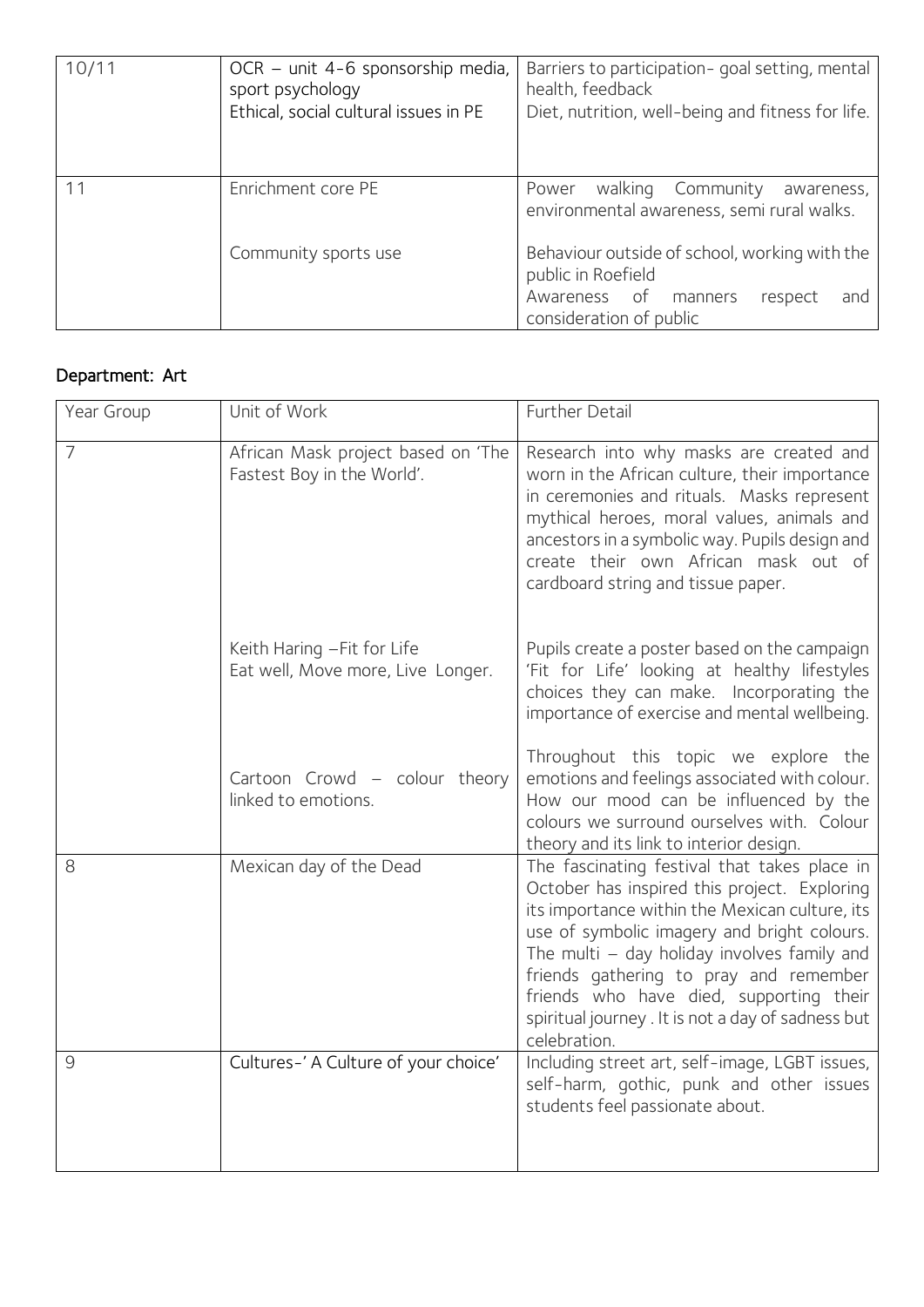|  | an issue based response. | Mock Exam - A question to provoke   'In the News', 'In a different way', 'Telling  <br>Stories' and 'Messages' are all questions to<br>provoke a very personal response. |
|--|--------------------------|--------------------------------------------------------------------------------------------------------------------------------------------------------------------------|
|--|--------------------------|--------------------------------------------------------------------------------------------------------------------------------------------------------------------------|

## Department: Geography

| Year Group | Unit of Work                                                                                                                                                                   | Further Detail                                                                                                                                                                                               |
|------------|--------------------------------------------------------------------------------------------------------------------------------------------------------------------------------|--------------------------------------------------------------------------------------------------------------------------------------------------------------------------------------------------------------|
| 7          | Use of water provision specifically in<br>regards to the Nile                                                                                                                  |                                                                                                                                                                                                              |
| 8          | Development and in particular the<br>inequalities that exist<br>between<br>different<br>within<br>countries<br>and<br>countries                                                | Pupils consider the<br>ideas<br>and<br><i>issues</i><br>surrounding Newly Emerging Economies and<br>the exploitation of different groups of<br>people.                                                       |
| 9          | populations<br>study<br>and<br>how<br>exponential growth in population<br>creates issues<br>complete issue based tasks                                                         | They look into birth control polices and<br>consider their impact on the people of the<br>country.<br>Who is to blame for global warming and who<br>can/should do something about it?                        |
| 10/11      | social,<br>economic,<br>political<br>and<br>environmental challenges<br>the issues in relation to global<br>resources and the inequalities in<br>availability and distribution | Urban change in both rich and poor countries.<br>During this they consider the different<br>options such as increase current practices<br>(burning fossil fuels) and the moral dilemmas<br>that this creates |
| 10/11      | population change                                                                                                                                                              | Pupils cover similar concepts to the Year 9<br>content but with added detail and with a<br>focus on NEE's.                                                                                                   |

## Department: RE Provision

This is inherent in all aspects of the SoL. There are some examples below.

| Group<br>rear | Work<br>Unit<br>0T | Detail<br>ner.<br>ur: |
|---------------|--------------------|-----------------------|
|               |                    |                       |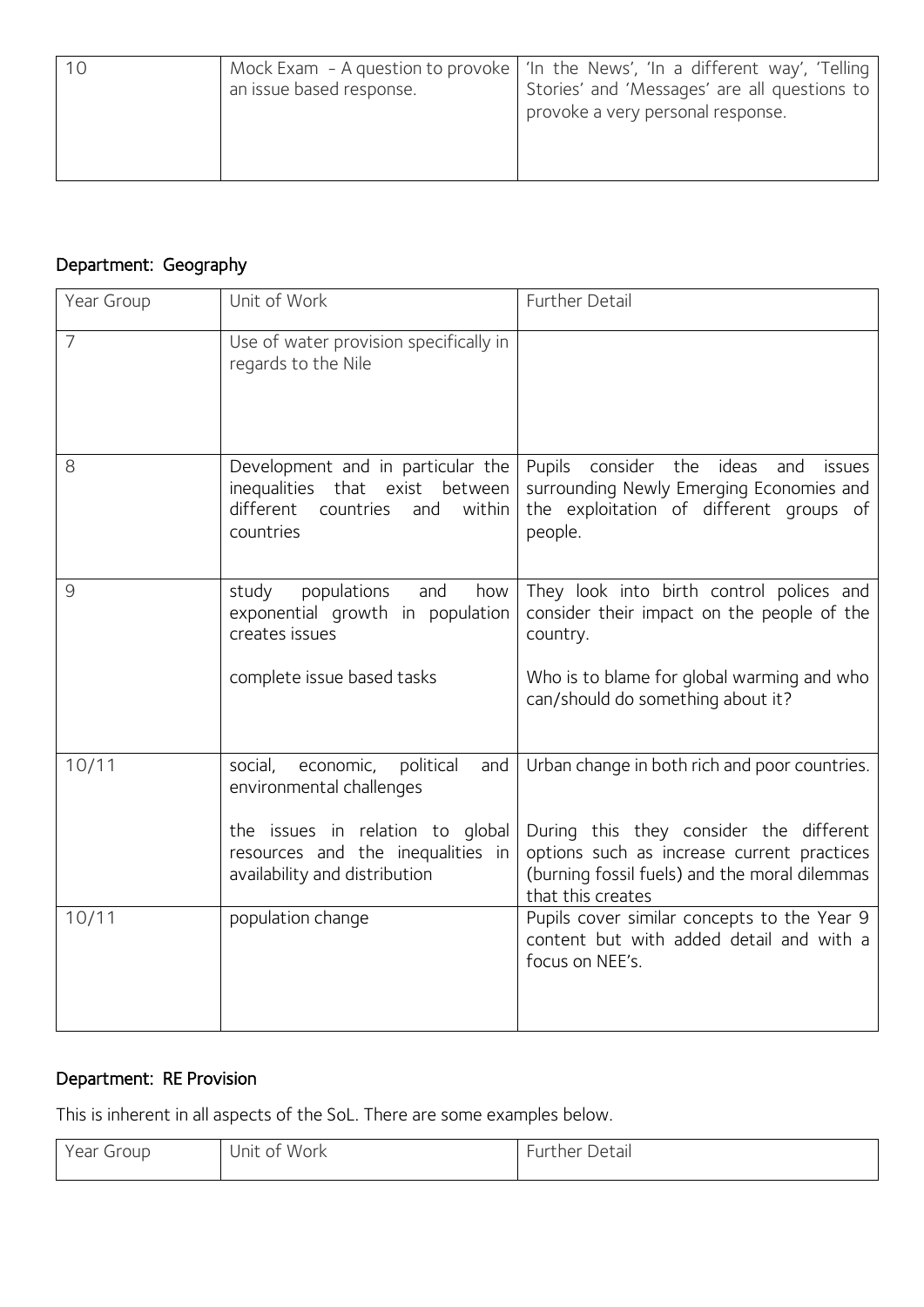|             | Creation             | Pupils consider what it means to be 'Steward'<br>and taking care of creation. Pupils also learn<br>about charities.                                             |
|-------------|----------------------|-----------------------------------------------------------------------------------------------------------------------------------------------------------------|
| 8           | Jesus                | Pupils think about the moral implication of<br>Jesus' life and consider what they can learn<br>from Jesus' actions and teachings.                               |
| <b>GCSE</b> | Religion and Life    | Pupils investigate the impact of Government<br>decisions on society and religious believers<br>e.g Abortion and Euthanasia.                                     |
| <b>GCSE</b> | Crime and Punishment | Pupils investigate the causes of crime and the<br>moral implications of crime. They also<br>consider 'justice' and 'retribution' in relation<br>to punishments. |

## Department: History

| Year Group | Unit of Work    | Further Detail                                                                                                                                                                                                                                                                       |
|------------|-----------------|--------------------------------------------------------------------------------------------------------------------------------------------------------------------------------------------------------------------------------------------------------------------------------------|
| 7          | Viking invasion | Cultural impact of the Viking invasion and the<br>judgements about their behaviour.                                                                                                                                                                                                  |
|            | Medieval Realms | How did people live? Choice of King taking in<br>to account moral choices. Behaviour of key<br>individuals such as at Thomas Beckett's<br>death. Black Death and the moral issue of<br>how to treat the peasants, linking to Peasants<br>Revolt.                                     |
|            |                 | Behaviour of Monarchs with the religious<br>issues such as Henry VIII, Bloody Mary. Civil<br>War, pupils are encouraged to make<br>judgements on the behaviour and spiritual<br>beliefs linking to war. Assessments of Oliver<br>Cromwell's changes to Britain and his<br>behaviour. |
| 8          | 1750-1900       | Behaviour of Monarchs with the religious<br>issues such as Henry VIII, Bloody Mary. Civil<br>War, pupils are encouraged to make<br>judgements on the behaviour and spiritual<br>beliefs linking to war. Assessments of Oliver<br>Cromwell's changes to Britain and his<br>behaviour. |
|            | Slavery         |                                                                                                                                                                                                                                                                                      |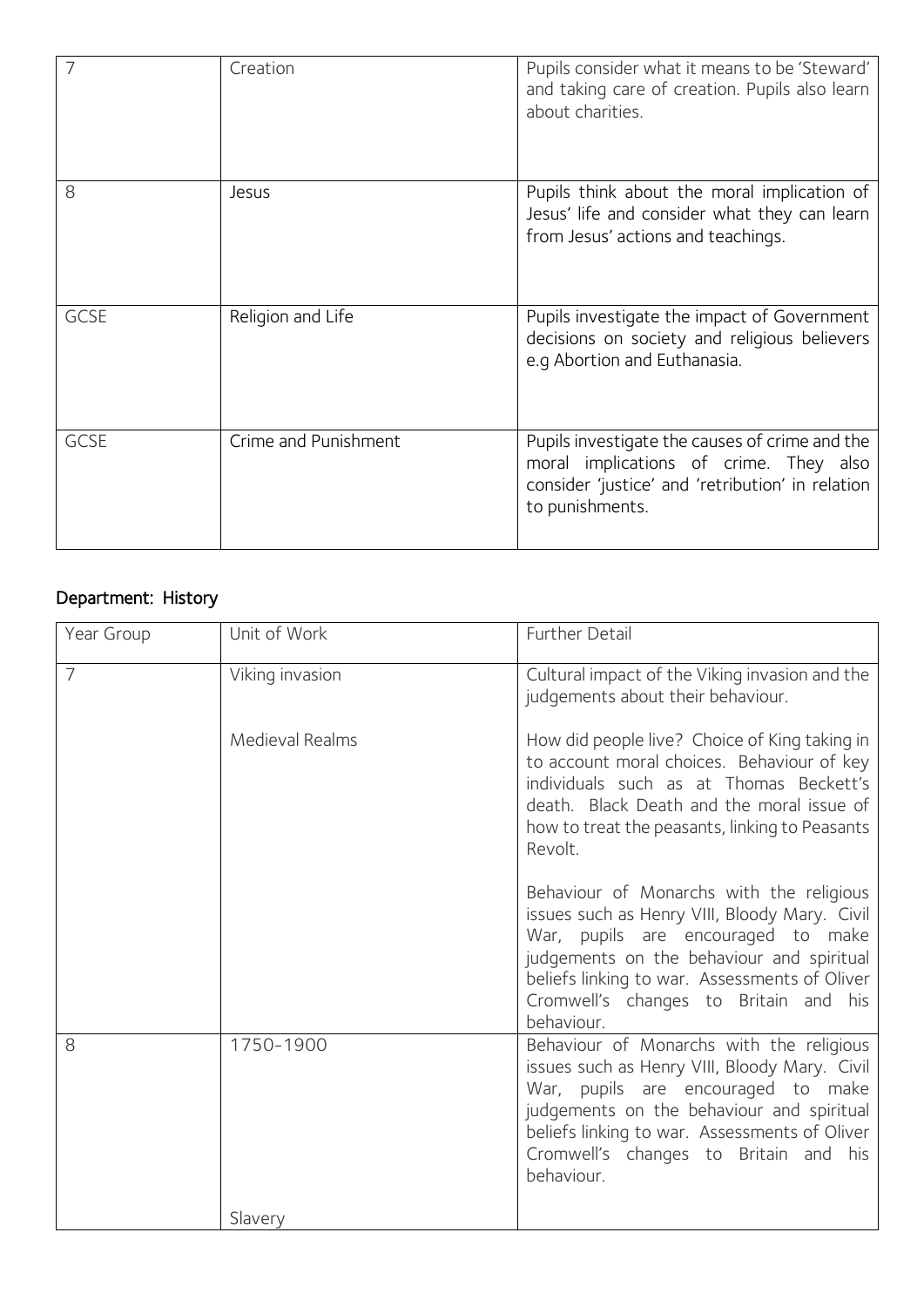|   |                   | Discovery of the treatments of slaves and<br>how countries like Britain behaved towards<br>Campaigns to end slavery and<br>them.<br>judgements are made about the SMSC<br>aspects. Humanitarian and race study.                                                                                                                                                                                                                                                                                                                                                                                                                                                                                                                                                                                                        |
|---|-------------------|------------------------------------------------------------------------------------------------------------------------------------------------------------------------------------------------------------------------------------------------------------------------------------------------------------------------------------------------------------------------------------------------------------------------------------------------------------------------------------------------------------------------------------------------------------------------------------------------------------------------------------------------------------------------------------------------------------------------------------------------------------------------------------------------------------------------|
|   | Industrialisation | Pupils explore the treatments of workers and<br>children. The wish to gain economic<br>is<br>discussed<br>against<br>prosperity<br>the<br>humanitarian ideas. 19 <sup>th</sup> Century culture is<br>studied, along with changes to people's lives<br>and pupils assess the significance of these<br>changes.                                                                                                                                                                                                                                                                                                                                                                                                                                                                                                          |
|   | World War One     | SMSC of the appropriateness of war to solve<br>difficulties. Equality for women is studied.<br>Treatment of soldiers at war and the culture<br>of discipline. Pupils make judgements and<br>discuss the fairness of the Treaty of Versailles<br>along with<br>Germany<br>popular<br>on<br>contemporary feelings towards Germany by<br>some groups.                                                                                                                                                                                                                                                                                                                                                                                                                                                                     |
| 9 | World War Two     | Life during the Home Front $-$ culture and<br>social changes due to war.                                                                                                                                                                                                                                                                                                                                                                                                                                                                                                                                                                                                                                                                                                                                               |
|   | Nazi Germany      | Hitler as a leader and the SMSC topics that<br>emerge from this. Communism as a theme<br>runs through this study and pupils are<br>focused on the different aspects of the<br>regime which promotes SMSC discussion.<br>Restrictions and control in Nazi Germany,<br>along with the Holocaust are completely<br>focused on SMSC discussion and evaluations.<br>The treatment of Citizens and Jews promotes<br>lots of opportunities and pupils are constantly<br>referred to the correct way to treat people,<br>necessary intervention that could have taken<br>place, the role of the ordinary citizen (power<br>of objection) and the beliefs of others that<br>are seen as "different", along with the SMSC<br>issues of Totalitarian rule. They are also<br>linked to Holocausts that happen in society<br>today. |
|   | <b>USA</b>        | This topic starts with the social and cultural<br>life in the 1920's/30/s with the boom and<br>depression. Moral idea of the state providing<br>help is discussed. Vietnam war covers many<br>opportunities for SMSC - soldiers' behaviour,<br>campaigns at home. A large section of the<br>topic is about the campaigns for equality with<br>Martin Luther King.                                                                                                                                                                                                                                                                                                                                                                                                                                                      |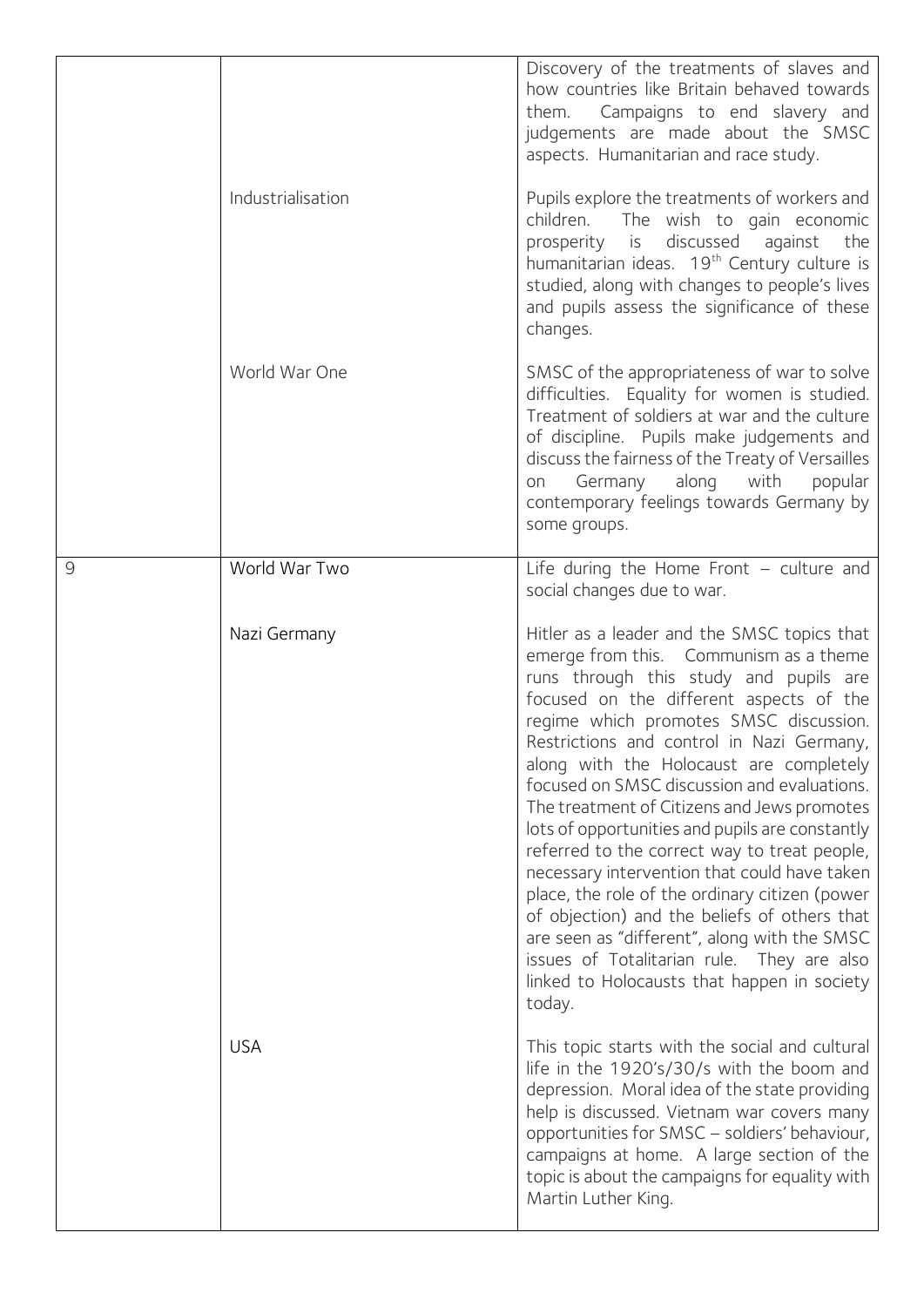|       | Multicultural Britain | This focuses on migration in to Britain from<br>Windrush and riots/campaigns for equality in<br>the 1980's. Lots of activities based on<br>evaluating the inappropriate behaviour<br>towards the immigrants and the value of<br>Britain being a multicultural nation.                                                                                                                                        |
|-------|-----------------------|--------------------------------------------------------------------------------------------------------------------------------------------------------------------------------------------------------------------------------------------------------------------------------------------------------------------------------------------------------------------------------------------------------------|
| 10/11 | World War One         | Study of the vulnerability that Germany felt<br>and the behaviour of countries leading to war<br>and this leads to a judgement that pupils<br>make about who should be to blame.<br>Treatments of soldiers form an SMSC point<br>of view.                                                                                                                                                                    |
|       | USA 1920-73           | This builds on Year 9 study, SMAC campaigns<br>for equal rights. Social and cultural aspects of<br>America through the time is studied, including<br>the Rick and Roll era. Changing life for<br>women up to 1973<br>involves studying<br>equality.                                                                                                                                                          |
|       | Health and the people | This involves learning about all the moral<br>aspects of medicine and health though the<br>ages and how Christianity and Islam vary in<br>their treatment, spiritual medical ideas are<br>studied and pupils make judgements on<br>these. Life in towns from Medieval times to<br>19 <sup>th</sup> Century involves thinking about the<br>moral issues and cultural differences from life<br>in the country. |
|       | Elizabethan England   | Cultural and social aspects of life at this time<br>are studied, along with the appropriateness<br>of the belief in the "Great chain of being". The<br>aspects of equality with a woman ruling the<br>throne, equality with characters like Bess of<br>Hardwick rising from rags to riches. Moral<br>and spiritual aspects are evaluated such as<br>the treatment of different religions.                    |

# Department: Food

| Year Group | Unit of Work   | Further Detail                                                                                                                                                                                                                                                                                                                                                                                                                         |
|------------|----------------|----------------------------------------------------------------------------------------------------------------------------------------------------------------------------------------------------------------------------------------------------------------------------------------------------------------------------------------------------------------------------------------------------------------------------------------|
| 8 (KS3)    | Healthy eating | Cultural – appreciation of Ramadan and that<br>some people fast.<br>Dietary disorders such as nutritional excesses<br>and insufficiencies e.g. Anorexia, Bulimia,<br>malnutritionetc. Nutritional needs of<br>different age groups such as the elderly and<br>people with medical conditions such as<br>religious diets, diabetics and coeliac disease.<br>Affordability, skills and knowledge of making<br>healthy nutritious dishes. |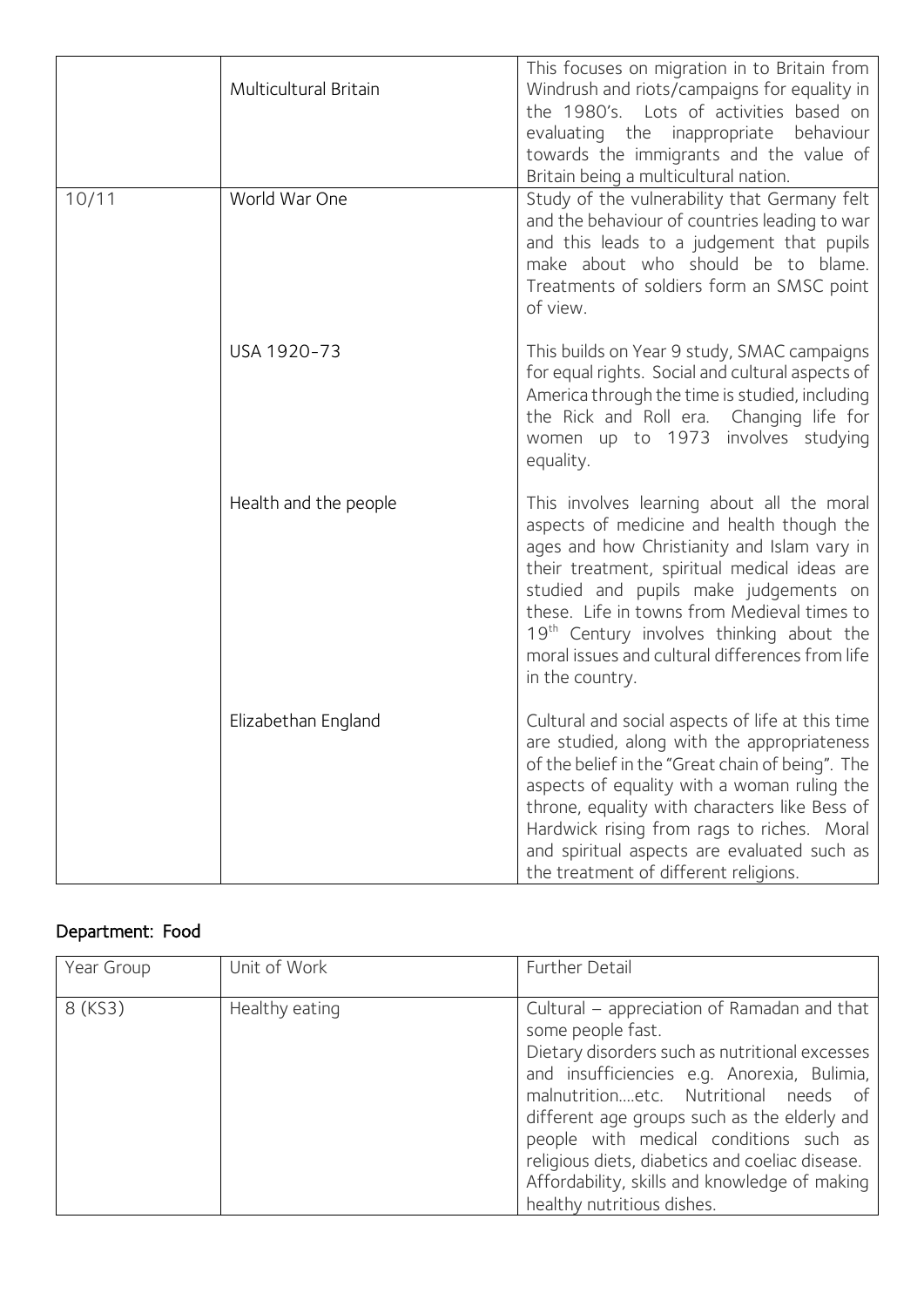| Afternoon Tea project         | Spiritual – Respect the beliefs of other faiths<br>e.g. vegetarian foods and no alcohol on the<br>table.<br>Social – Respecting the viewpoints of others<br>e.g. asking a questionnaire to gain ideas for<br>food/drink. Enjoying the afternoon tea meal<br>with friends/family members.<br>Cultural - Theming the afternoon tea e.g. An<br>Indian/ British/ Italian theme |
|-------------------------------|----------------------------------------------------------------------------------------------------------------------------------------------------------------------------------------------------------------------------------------------------------------------------------------------------------------------------------------------------------------------------|
| meeting customer requirements | Customers needs, expectations, trends,<br>equality & rights.                                                                                                                                                                                                                                                                                                               |
| The 3 R's                     | Sustainability, Carbon footprint, fair trade,<br>food miles, seasonality, supporting local<br>farmers and traders, food provenance, food<br>waste.                                                                                                                                                                                                                         |
| Healthy eating                | Use of GM ingredients, organic v's use of<br>pesticides.                                                                                                                                                                                                                                                                                                                   |
|                               | Cultural – appreciation of Ramadan and that<br>some people fast<br>Dietary disorders such as reasons for<br>Anorexia, Bulimiaetc., malnutrition.<br>Nutritional needs of different age groups<br>such as the elderly and people with medical<br>conditions such as religious diets, diabetics<br>and coeliac disease.<br>Affordability, skills and knowledge of making     |
| Vegetarianism                 | healthy nutritious dishes.<br>Appreciation<br>of<br>avoiding<br>people<br>meat/fish/animal products for<br>various<br>reasons - including moral and cultural beliefs.                                                                                                                                                                                                      |
| The Success of H&C provisions | Media advertising such as TV advertising by<br>KFC & McDonalds and foods high in fat and<br>sugar, especially appealing and targeting<br>children. Competition and Trends<br>e.g. Numerous coffee shops on the high<br>street and retail parks.                                                                                                                            |
|                               | The Hospitality & Catering Provision                                                                                                                                                                                                                                                                                                                                       |

## Department: Business Studies

| Year Group | Unit of Work                   | Further Detail                                                                                                                                                                                                                                                                                                |
|------------|--------------------------------|---------------------------------------------------------------------------------------------------------------------------------------------------------------------------------------------------------------------------------------------------------------------------------------------------------------|
| 10 & 11    | Investigating small businesses | Moral - In Year 10 pupils look at employment<br>legislation and investigate discrimination in the<br>workplace and society. They look at how this<br>affects the way businesses operate and what can<br>happen if the law is broken. Different case studies<br>are used to show the impact in the real world. |